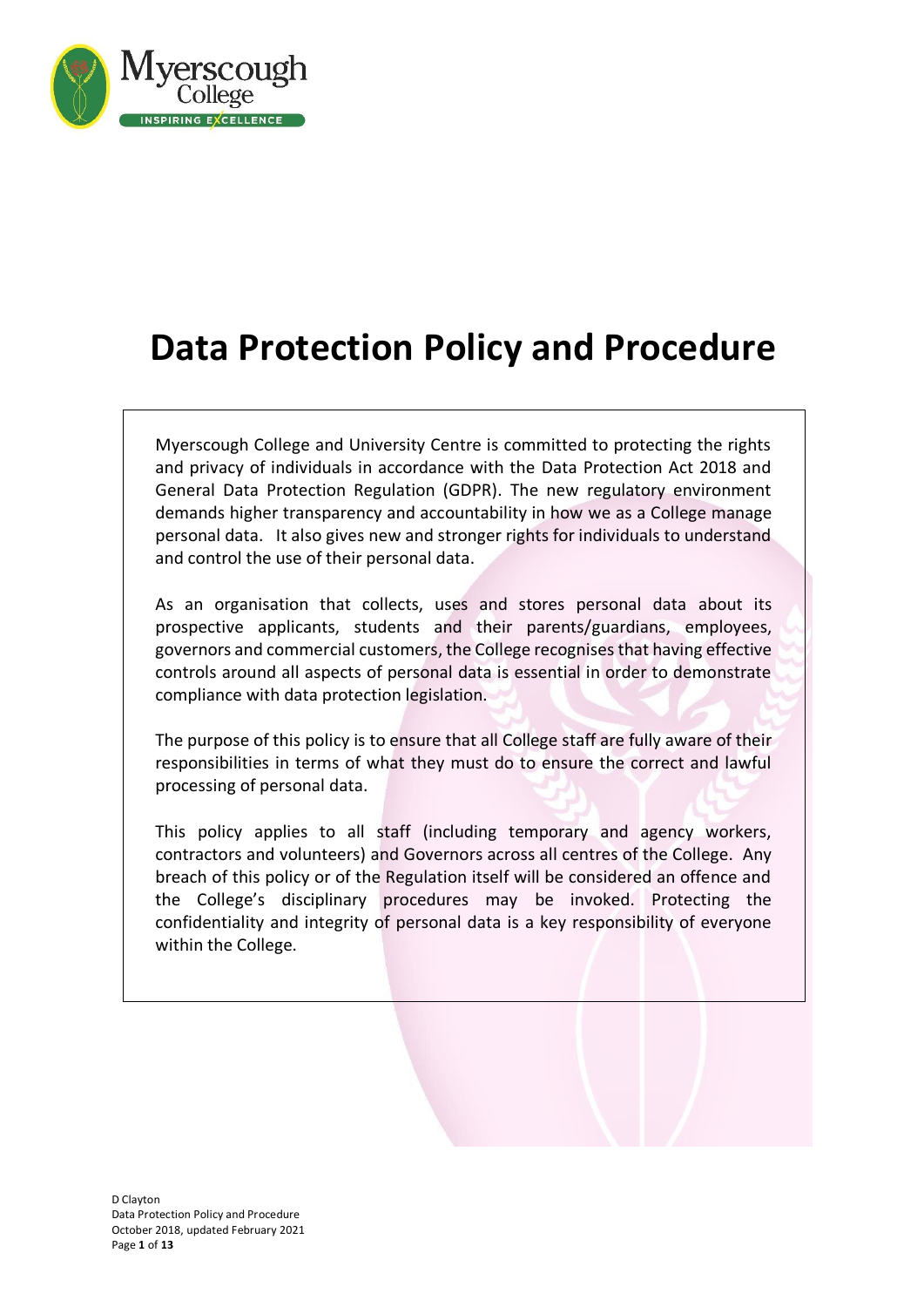# **1. Six Principles of GDPR**

Myerscough College and University Centre will comply with the following six principles when processing personal data, ensuring at all times that it is:

- 1. Processed lawfully, fairly and in a transparent manner.
- 2. Collected for specified, explicit and legitimate purposes and not further processed in a manner that is incompatible with those purposes.
- 3. Adequate, relevant and limited to what is necessary in relation to the purposes for which it is processed.
- 4. Accurate and, where necessary, kept up to date.
- 5. Retained for no longer than is necessary for the purposes for which the personal data are processed.
- 6. Processed in a manner that ensures appropriate security, including protection against unauthorised or unlawful processing and against accidental loss, destruction or damage, using appropriate technical or organisational measures.

Myerscough College and University staff and others who process or use any personal data must ensure that they follow these principles at all times.

# **2. Lawful Basis for Processing Personal Data**

Before any processing activity takes please, the College will establish the appropriate lawful basis for such processing, which must be one of the following:

- that explicit consent has been received from the data subject;
- that the processing is necessary for the performance of a contract to which the data subject is involved (or prior to entering into a contract);
- that the processing is necessary for compliance with a legal obligation to which the College is subject;
- thatthe processing is necessary for the protection of the vital interests of the data subject;
- that the processing is necessary for the performance of a task carried out in the public interest;
- that the processing is necessary for the purposes of the legitimate interests of the College or a third party, except where those interests are overridden by the interests of fundamental rights and freedoms of the data subject.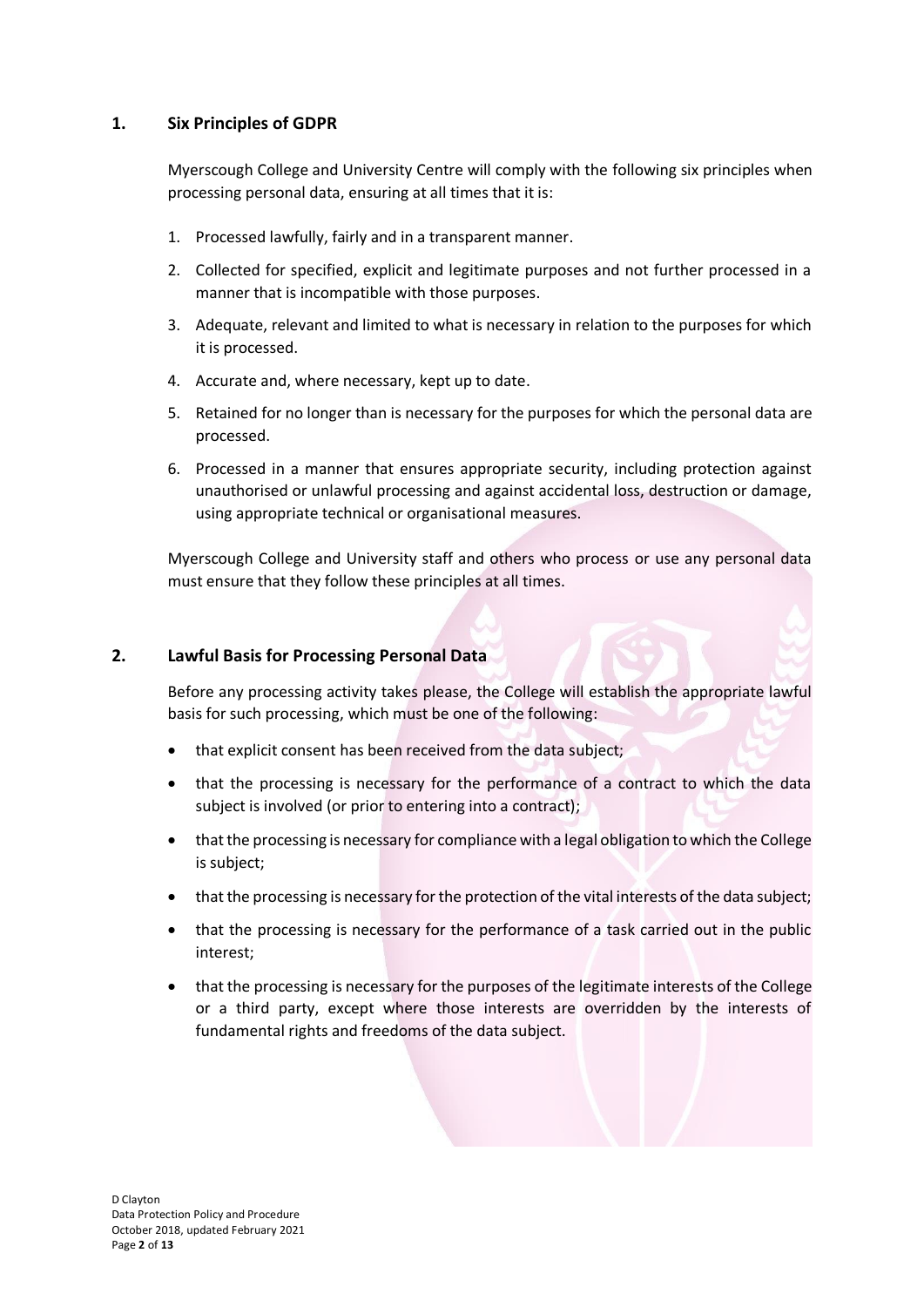Except where the processing is based on consent, the College will take steps to satisfy itself that that the processing is necessary for the purpose of the relevant lawful basis (i.e. that there is no other reasonable way to achieve that purpose). We will then document our decision as to which lawful basis applies, to help demonstrate our compliance with the data protection principles.

We will include information about both the purposes of the processing and the lawful basis for it in the relevant Privacy Notices, and, where sensitive personal data is processed, will identify and document the lawful special condition for the processing of this data.

To meet its obligations under GDPR and the Data Protection Act 2018, Myerscough College and University Centre will:

- Ensure any new or planned projects that involve Personal Data are preceded with a Data Privacy Impact Assessment.
- Ensure that access controls are limited to role relevance.
- Ensure that any personal data is collected in a fair and lawful way.
- Obtain and record explicit consent where required.
- Explain at the outset why information is being collected, what it will be used for and with whom it will be shared.
- Ensure that only the minimum amount of information needed is collected and used.
- Ensure the information used is up to date and accurate.
- Review the length of time information is held, in line with JISC recommendations and other relevant legislation.
- Ensure information is kept securely.
- Ensure the rights that individuals have in relation to their personal data can be exercised.
- Dispose of personal data securely and without unnecessary delay.
- Ensure that anyone managing and handling personal data is competently trained to do so.
- Ensure that anyone wanting to make enquiries about handling personal information, whether a member of staff, volunteer or service user, knows what to do.
- Ensure that any disclosure of personal data isin line with relevant legislation, and internal policies and procedures.
- Ensure that any sharing of data to third parties is covered by a data sharing agreement.

# **3. Definitions**

**Personal Data** means data relating to a living individual who can be identified from that data (or from that data together with other information that we hold). Personal data can be factual (for example, a name, address or date of birth) or it can be an opinion about that person, their actions and behaviour.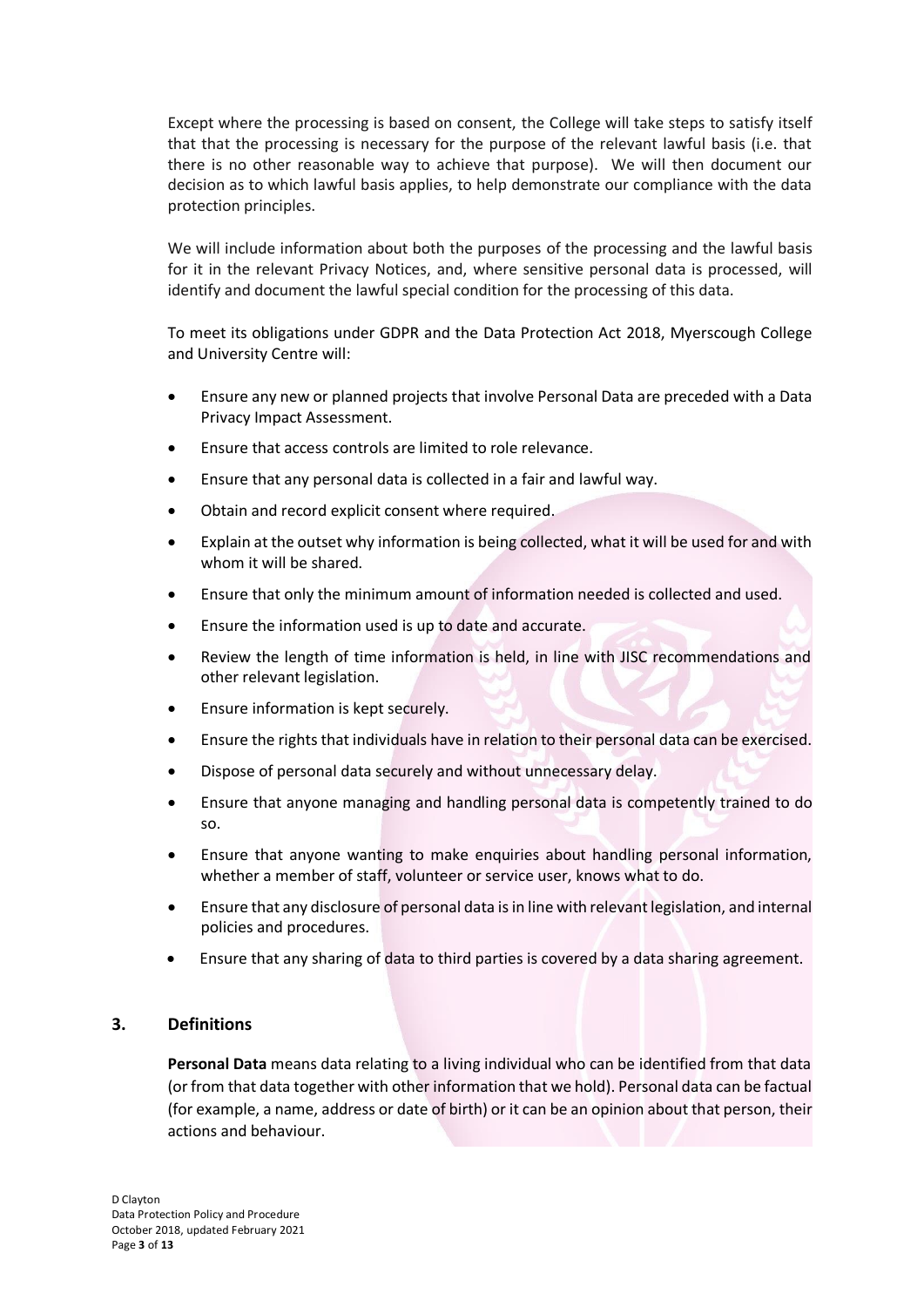**Sensitive Personal Data** includes information about a person's racial or ethnic origin, political opinions, religious or similar beliefs, trade union membership, physical or mental health or condition or sexual life, or about the commission of, or proceedings for, any offence committed or alleged to have been committed by that person, the disposal of such proceedings or the sentence of any court in such proceedings. Sensitive personal data can only be processed under strict conditions, including a condition requiring the express permission of the person concerned.

**Data Subjects** for the purpose of this policy include all living individuals about whom we hold personal data. A data subject need not be a UK national or resident. All data subjects have legal rights in relation to their personal information.

**Data Controllers** are the organisations who determine the purposes for which, and the manner in which, any personal data is processed. They are responsible for establishing practices and policies in line with the Act. Myerscough College and University Centre is the Data Controller of all personal data collected and used in our business for our own purposes.

**Data Users** are those of our employees whose work involves processing personal data. Data users must protect the data they handle in accordance with this Data Protection Policy and any applicable data security procedures at all times.

**Data Processors** include any organisation that processes personal data on our behalf and on our instructions. Processing is any activity that involves use of the data. It includes obtaining, recording or holding the data, or carrying out any operation or set of operations on the data including organising, amending, retrieving, using, disclosing, erasing or destroying it. Processing also includes transferring personal data to third parties.

Myerscough College and University Centre is a Data Processor for the personal data we are obliged to process on behalf of Data Controllers such as the Education & Skills Funding Agency (ESFA), the Office for Students, managing agents for apprenticeships/services and others.

# **4. Data Privacy Impact Assessments (DPIAs)**

Under data protection legislation there is a requirement to carry out a risk assessment in relation to the use of personal data for any new service, product or process. This must be done prior to the processing by means of a Data Protection Impact Assessment (DPIA). A DPIA should be started as early as practical in the design of processing operations. The process is designed to identify:

- whether the processing is necessary and proportionate in relation to its purpose;
- the risks to individuals; and
- what measures can be put in place to address those risks and protect personal data.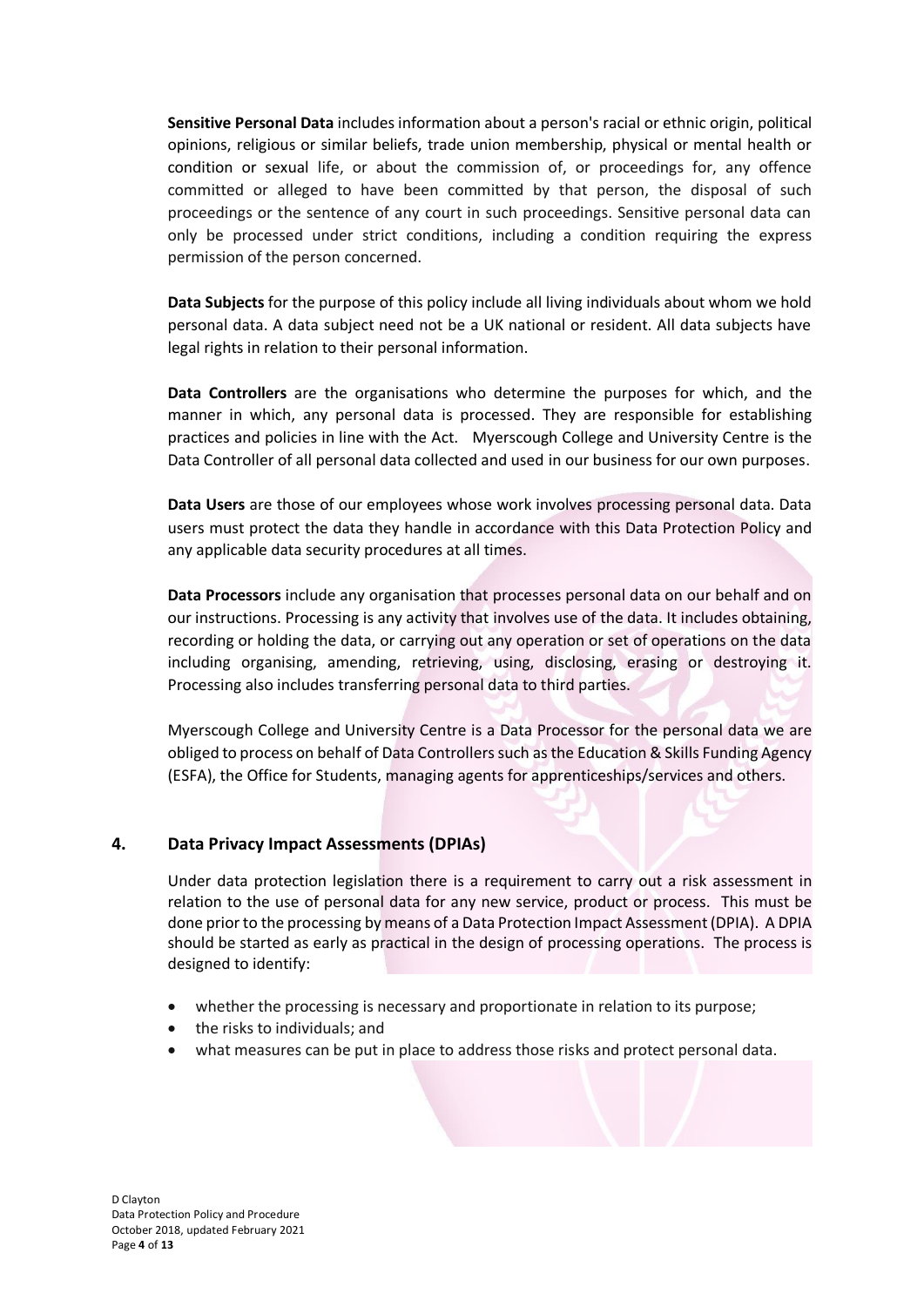## **5. Privacy Notices**

The College will produce and publish Privacy Notices, informing individuals from whom we collect information about the personal data that we collect and hold relating to them, how they can expect their personal data to be used and for what purposes. We will take appropriate measures to provide information by means of Privacy Notices in a concise, transparent, intelligible and easily accessible form, using clear and plain language.

# **6. Children's Data**

Under data protection legislation, children merit specific protection with regard to their personal data as they may be less aware of the risks, consequences and safeguards concerns and their rights in relation to the processing of personal data. The age at which a child can give their own consent under GDPR, is 16 years. However, in the UK that age limit has been lowered to 13 years by the Data Protection Act 2018.

Any information given to, or provided in communication with, a child must be in "such a clear and plain language that the child can easily understand".

Children are unable to give their consent to the processing of their personal data for information society services (ISS). This includes many online platforms - apps, programmes, search engines, social media platforms, streaming services, online games, news or educational websites and websites offering other goods or services to users over the internet. It is not restricted to services specifically directed at children. Consent must be sought from the person who holds parental responsibility over the child.

# **7. Roles and Responsibilities**

#### **Board of Governors**

Accountability for data protection legislation compliance is the ultimate responsibility of the Board of Governors, who must assure themselves that effective mechanisms are in place to protect personal data processed by the College.

#### **Principalship**

- Ensuring that Myerscough College and University Centre meets its legal obligations;
- Keeping the Board of Governors updated about data protection responsibilities, risks and issues;
- Reviewing all data protection procedures and related policies, in conjunction with the Senior Leadership Team, in line with a review schedule and any changes in legislation;
- Responsibility for all day-to-day data protection matters, and for ensuring that all members of staff abide by this policy, and for developing and encouraging good information handling within the College.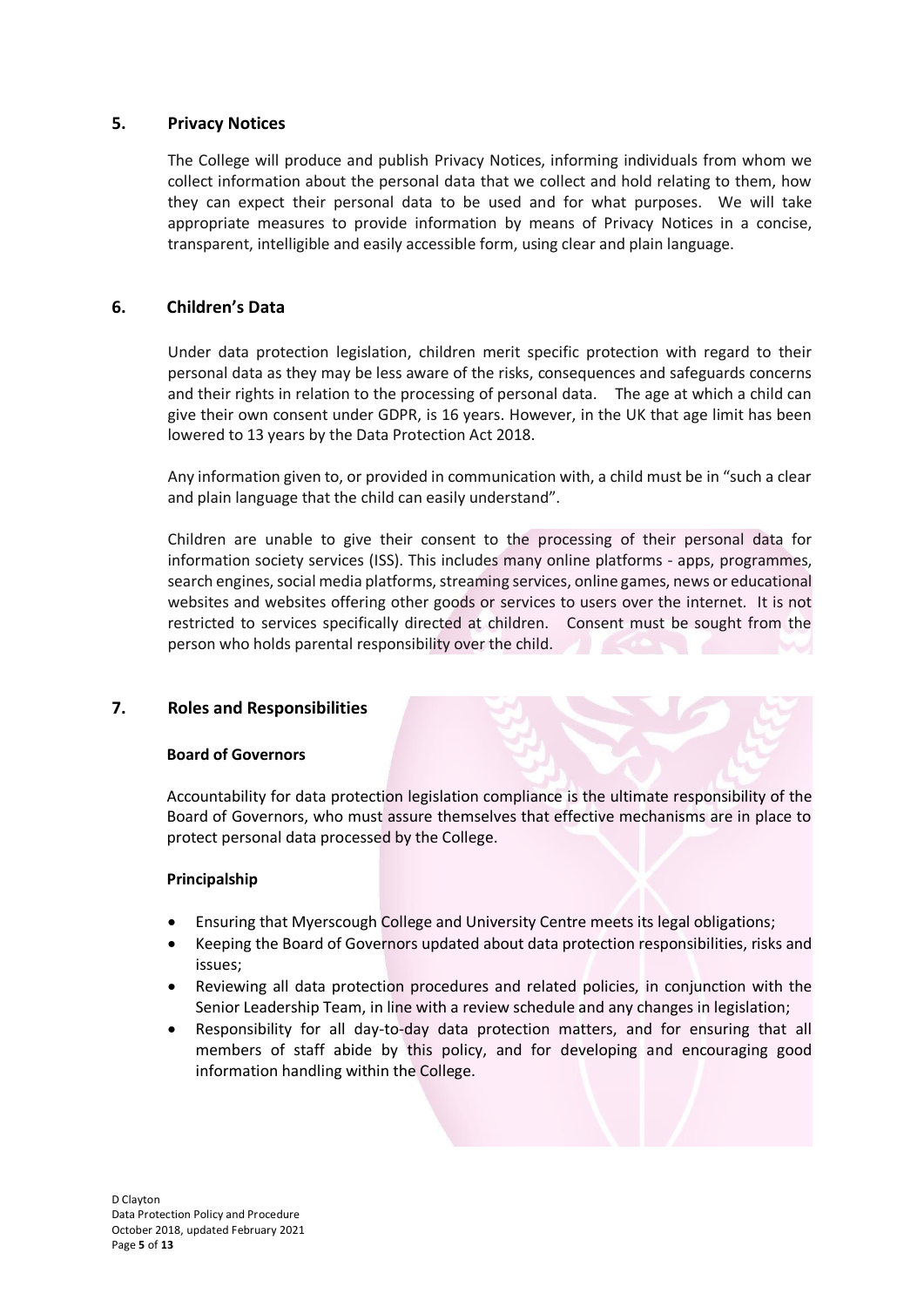#### **Data Protection Officer**

Under GDPR legislation, it is mandatory that Myerscough College and University Centre appoints a Data Protection Officer whose role will be to:

- provide information and guidance on the processing of all personal data;
- monitor the College's compliance with GDPR and highlight key risk areas to senior management;
- design and deliver relevant GDPR training activities and promote a culture of compliance;
- develop, implement and enforce an appropriate and relevant Data Protection Policy and ensure it is reviewed on a regular basis;
- establish and maintain a register of data owners for each set of information and ensure data owners understand their responsibilities; assist with investigations into notifications about breaches and maintain a log of incidents and remedial recommendations and actions;
- advise on the necessity of Data Protection Impact Assessments, the manner of their implementation and outcomes; act as the organisational contact to the Information Commissioner's Office for all data protection issues, including breach reporting; act as the contact for data subjects on privacy matters, including compliance with Subject Access Requests.

## **Staff Responsibilities**

All new staff will be required to complete mandatory data protection training as part of their induction and existing staff will be required to undertake initial mandatory training as well as refresher training on a regular basis.

Employees of Myerscough College and University Centre are expected to:

- Familiarise themselves and comply with the six data protection principles.
- Ensure their own personal information is accurate and up to date.
- Keep personal data for no longer than is necessary in line with retention guidelines and relevant legislation (Data Retention Policy).
- Ensure that any personal data they process is secure and in compliance with IT Policies and Procedures.
- Acknowledge the rights of data subjects (right of access to all their personal data held by Myerscough College and University Centre) and comply with access to those records.
- Ensure personal data is only used for the purposes specified and is not unlawfully used for any other business.
- Obtain the appropriate consent, where necessary, when collecting, sharing or disclosing personal data.

All members of staff are responsible for ensuring that any personal data that Myerscough College and University Centre holds, and for which they are responsible, is kept securely and is not under any circumstances disclosed to any third party unless that third party has been specifically authorised by the College to receive that information and has entered into a confidentiality or data sharing agreement.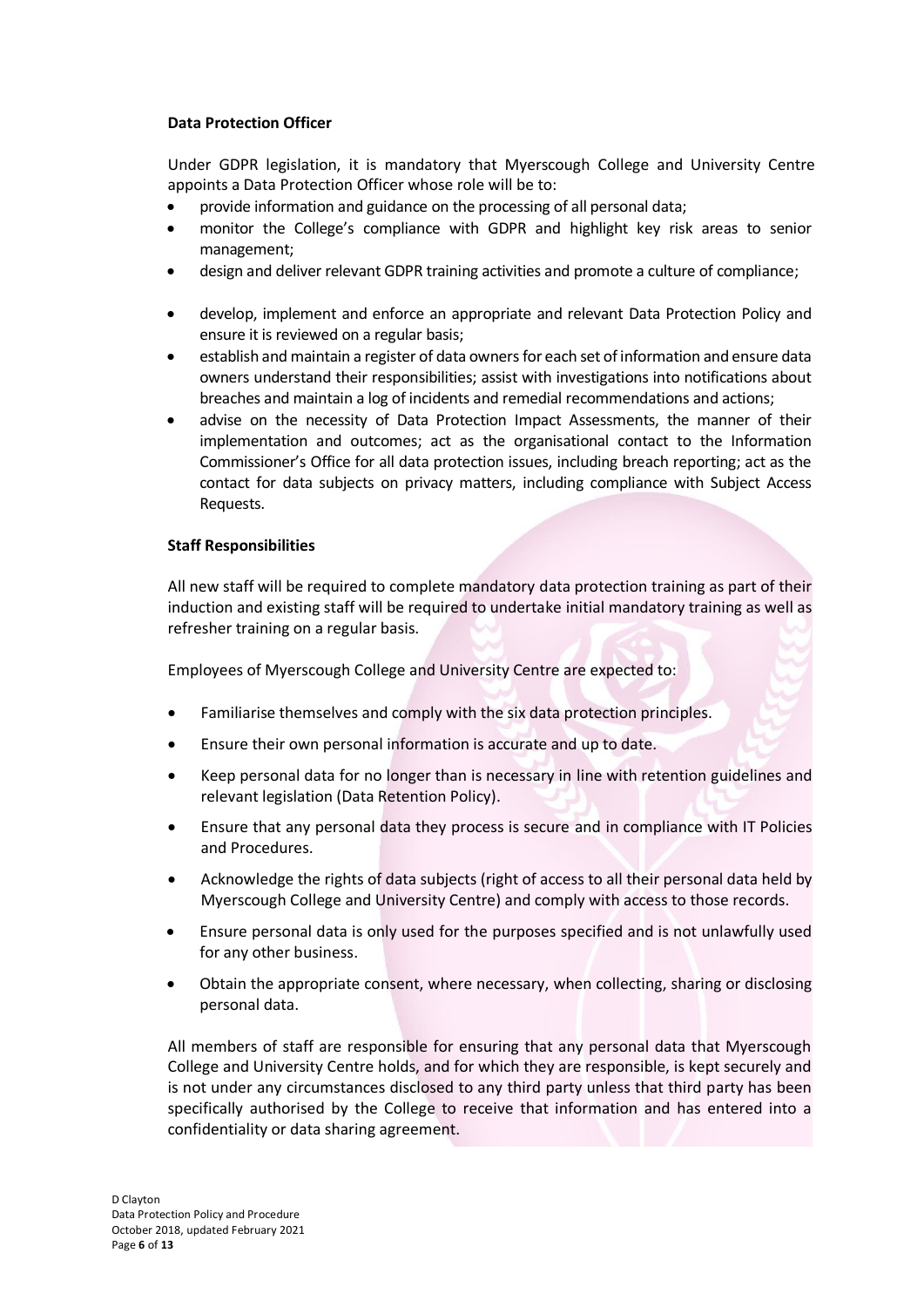All personal data should be treated with the highest security and must be kept:

- in a lockable room with controlled access; and/or
- in a locked drawer or filing cabinet; and/or
- if computerised, password protected in line with the Information Security and Acceptable Use Policies.

Care must be taken to ensure that PC monitors and screens on other devices are not visible, except to authorised staff of the College.

Manual records containing personal data must not be left where they can be accessed by unauthorised personnel and may not be removed from College premises without explicit authorisation.

Personal data must only be deleted or disposed of in line with the Data Retention Policy.

Manual records that have reached their retention date are to be disposed of as 'confidential waste'.

Members of staff are responsible for keeping their own personal data up to date. Staff must letthe College know ifthe information they have provided to the College changes(for example if they move house or change the bank or building society account to which they are paid).

Members of staff may have access to the personal data of other members of staff, students and other clients and suppliers of the College in the course of their employment or engagement. If so, the College expects such members of staff to help meet the College's data protection obligations to those individuals.

Members of staff must:

- Only access the personal data that they have authority to access, and only for authorised purposes;
- Only allow others to access personal data if they have appropriate authorisation to do so;
- Keep personal data secure by complying with policies on computer access, password protection and secure file storage and destruction.
- Not remove personal data, or devices containing personal data (or which can be used to access it), from the College's premises unless appropriate security measures are in place (such as encryption or password protection) to secure the information and the device.
- Not store personal data on local drives or on personal devices that are used for work purposes.
- The College's Data Protection Officer should be contacted if anyone is concerned or suspects that one of the following has taken place (or is taking place or likely to take place):
	- $\circ$  Processing of personal data without a lawful basis or, in the case of sensitive personal data, without also one of the conditions being met to do so;
	- o Access to personal data without the proper authorisation;
	- o Personal data not kept or deleted securely;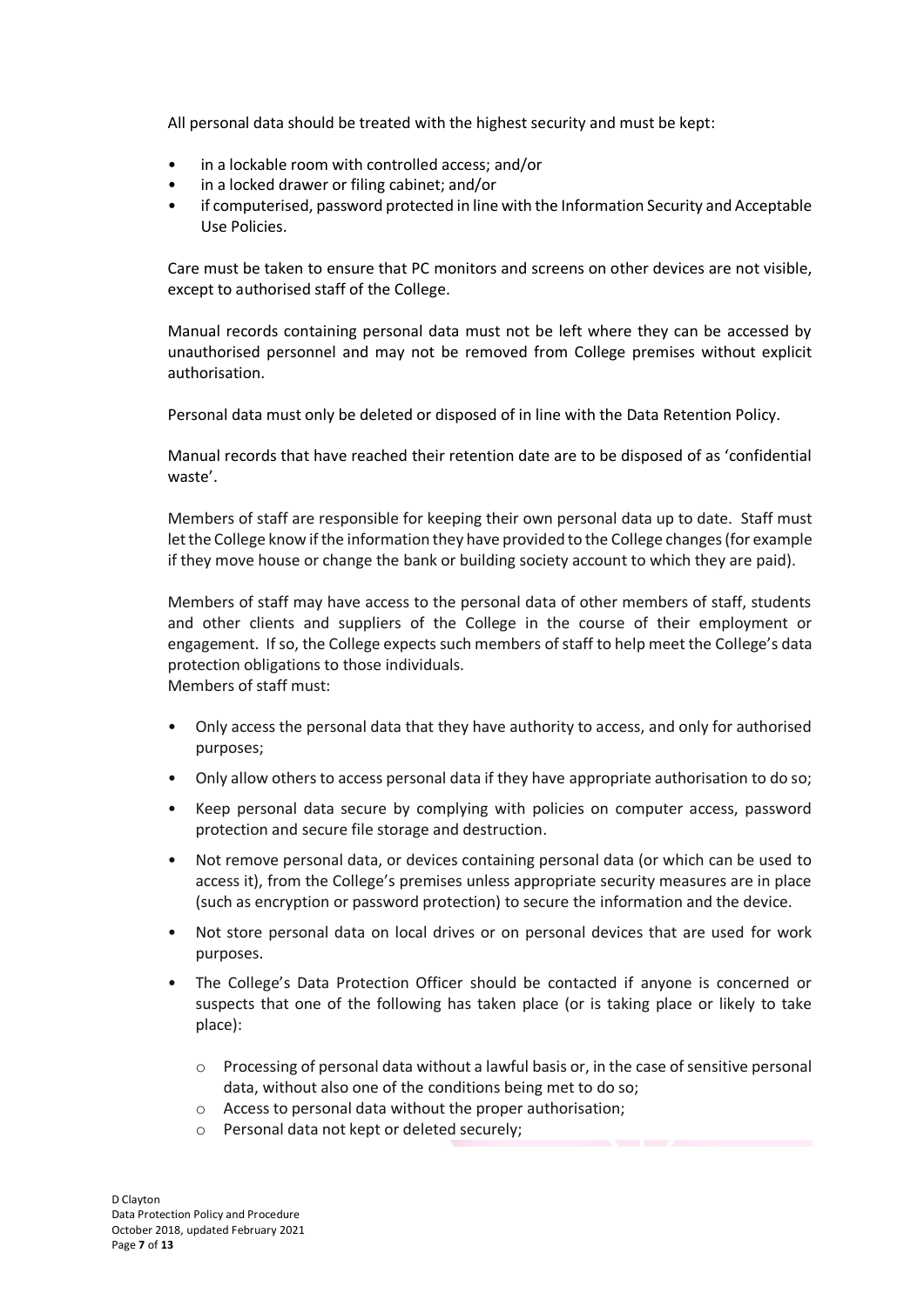- o Removal of personal data, or devices containing personal data (or which can be used to access it), from the College's premises without appropriate security measures being in place;
- $\circ$  Any other breach of this policy or of any of the data protection principles set out in in this policy.

# **8. Data Security**

The College will use appropriate technical and organisational measures in accordance with the College's Information Security Policy and related Codes of Practice to keep personal data secure from the point of collection to the point of destruction, and in particular to protect against unauthorised or unlawful processing and against accidental loss, destruction or damage. These may include:

- Making sure that, where possible, personal data is anonymised or encrypted.
- Ensuring the ongoing confidentiality, integrity, availability and resilience of processing systems and services.
- Ensuring that, in the event of a physical or technical incident, availability and access to personal data can be restored in a timely manner.
- A process for regularly testing, assessing and evaluating the effectiveness of technical and organisational measures for ensuring the security of the processing.

Staff are responsible for ensuring that any personal data they hold is kept securely and not disclosed either orally or in writing, accidentally or otherwise to any unauthorised third party (e.g. papers left on desks, telephone discussions that reveal personal information in the presence of an unauthorised person). Best practice should be followed to ensure that personal data for any individual is held only on approved College systems, i.e. student records system, staff records system.

Data security will be maintained by protecting the confidentiality, integrity and availability of the personal data, defined as follows:

- Confidentiality means that only people who are authorised to use the data can access it.
- Integrity means that personal data should be accurate and suitable for the purpose for which they are processed.
- Availability means that authorised users should be able to access the data if needed for authorised purposes. Personal data should therefore be stored on the College's computer system instead of individual workstations.

Security procedures include:

- Secure lockable desks and cupboards desks and cupboards should be kept locked if they hold personal information of any kind.
- Methods of disposal paper documents should be disposed of using the confidential waste disposal system.
- Digital storage devices should be physically destroyed when they are no longer required.
- Equipment staff must ensure that individual monitors do not show confidential information to passers-by and that they log off from or otherwise secure their workstation when it is left unattended.
- Endpoint protection staff should ensure that portable devices (e.g. memory sticks, laptops and smartphones) employ PIN or password protection and encryption technologies.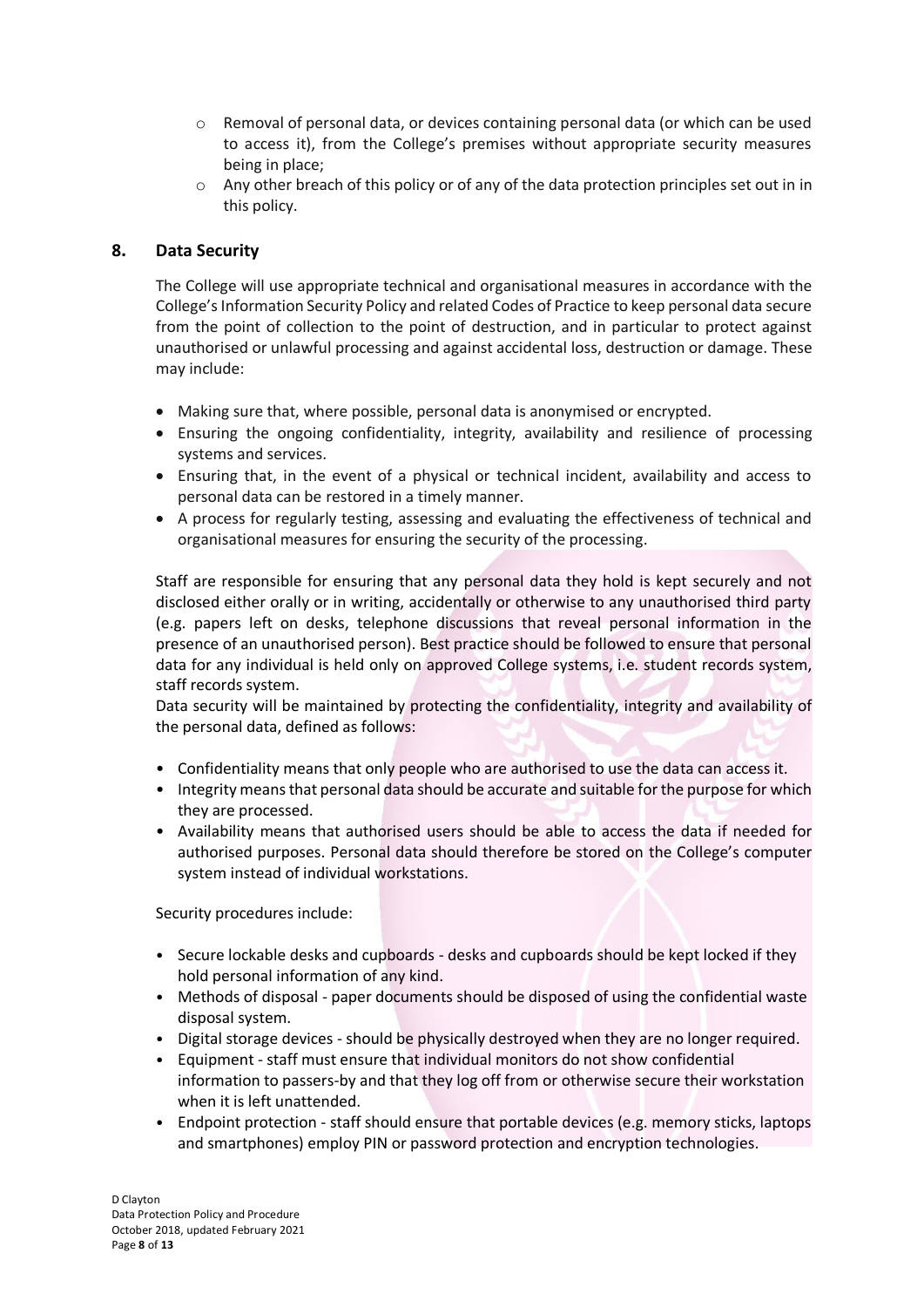# **9. Data Sharing**

There are occasions when it is necessary for the College to share data with other organisations, particularly to meet contractual and legal obligations. Where the College cannot identify a lawful basis for the sharing of data, the explicit consent of the data subject will be required to share personal information for that particular purpose.

Where personal information is shared, the College will ensure that data sharing agreements are in place and that all third party organisations are able to offer assurances as to the systems and processes they have in place to ensure compliance with data protection legislation.

# **10. The Rights of the Data Subject**

Individuals have a right under GDPR to ask Myerscough College and University Centre if it holds their personal data, and if so, be provided with a copy of it.

Any person wishing to exercise this right must apply either in writing or by email to the College's Data Protection Officer:

Data Protection Officer Myerscough College St Michaels Road Bilsborrow Preston PR3 0RY Email[: dpo@myerscough.ac.uk](mailto:dpo@myerscough.ac.uk)

The following information will be required to confirm the identity of the data subject before the information is provided:

- Full Name
- Date of Birth
- Student Number or Staff Number

The College may also require proof of identity, in which case the following forms of ID will be acceptable:

- Birth Certificate
- Passport
- **Driving Licence**

The College will aim to comply with requests for access to personal information as soon as possible, but will ensure it is provided within one month as required under GDPR from receiving the written request. The College will provide the information in a clear format that is easily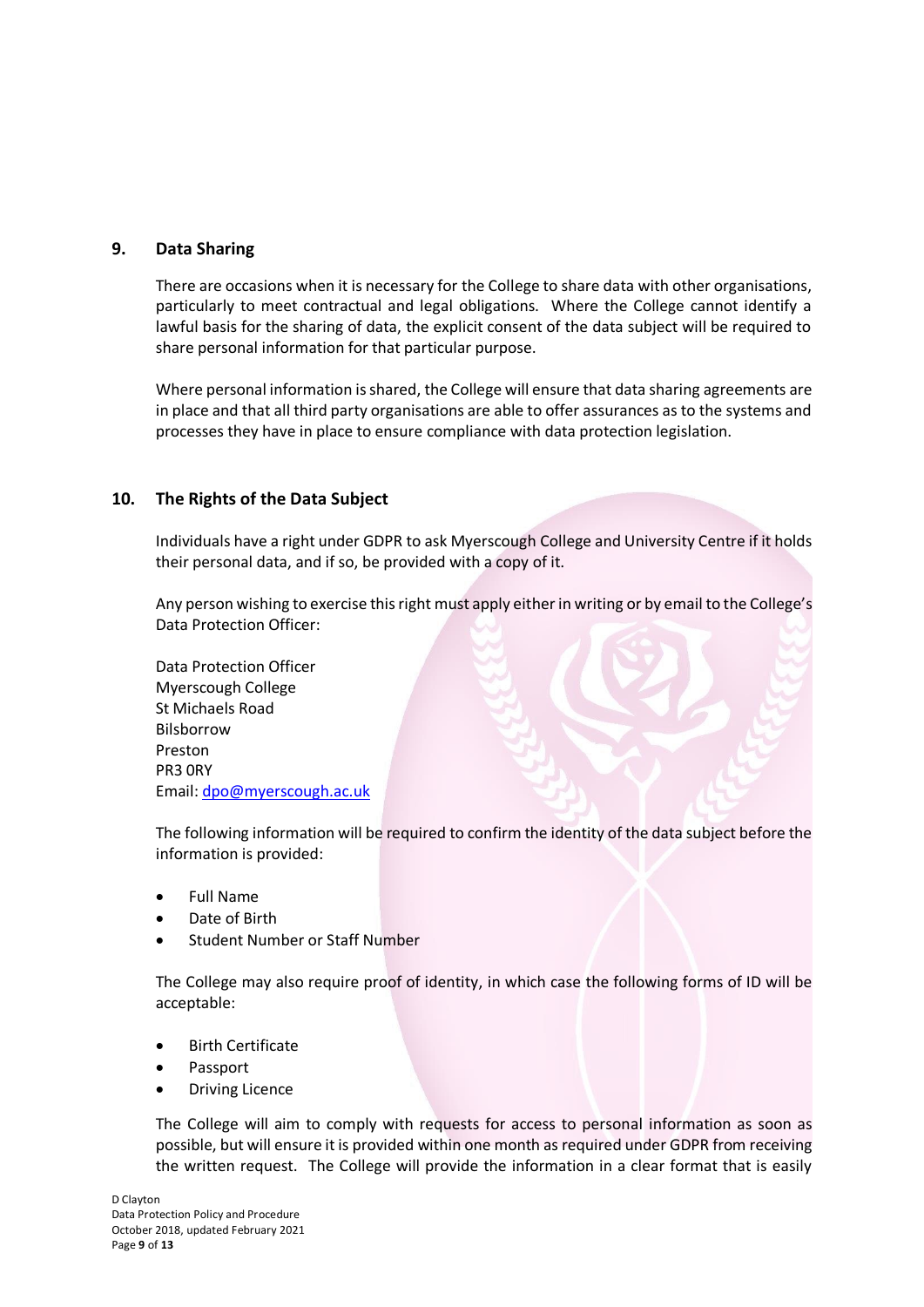understood and in a format suitable for the requester's needs. The College may request further details to clarify the exact requirements prior to the start of the one month.

Anyone whose personal information is processed by the College processes has the right to know what information the College holds on them and to receive this information in a clear format.

It is a criminal offence for any user to alter, illegally access, deface or remove any record (including emails) following receipt of an information request. The College will take necessary action against any individual who is found to have carried out this act, which may result in disciplinary or legal action.

## **11. Retention and Disposal of Data**

The College will retain information about students, staff and others for as long as is reasonable and necessary to comply with the law and for legitimate business needs. For students this will include information needed in connection with administering student applications, enrolment, attendance, achievement, success, post-college destinations, tutor notes, academic records, and information required for references, and in the case of prospective students, in relation to any enquiries, applications and interviews. For staff, this will include information needed in connection with their contract of employment and administering pensions and taxation, for potential or current disputes or litigation regarding employment, in the case of job applicants, in relation to any complaints or claims regarding the selection process, and information required for job references.

The College will dispose of data in line with the College's Data Retention Policy, written in conjunction with JISC recommended data retention principles and any legal and funding audit requirements. Once the retention period has elapsed, the College will ensure that any information is destroyed by secure means, ie by confidential disposal of hard copy documents and deletion/anonymisation of electronic/digital data. The College will use a reputable ISO Accredited company and obtain destruction certification.

#### **12. Data Breaches**

If anyone believes personal data held by the College has been compromised in some way they must report this immediately by notifying the Data Protection Officer: [dpo@myerscough.ac.uk.](mailto:dpo@myerscough.ac.uk)

Certain breaches must be reported to the Information Commissioner's Office (ICO) and the Data Protection Officer will undertake an assessment of the likelihood and severity of any risk to people's rights and freedoms following the breach. Where this is found to be the case, we are required to notify the ICO within 72 hours of discovering that the breach has taken place and the DPO will be the nominated person to contact the ICO.

The ICO has the power to issue a monetary penalty for an infringement of the provisions of GDPR and there are two tiers of penalty for an infringement - the higher maximum and the standard maximum. The higher maximum amount is 20 million Euros (or equivalent in sterling) or 4% of the total annual turnover in the preceding financial year, whichever is higher. The standard maximum amount is 10 million Euros (or equivalent in sterling) or 2% of the total annual turnover in the preceding financial year, whichever is higher.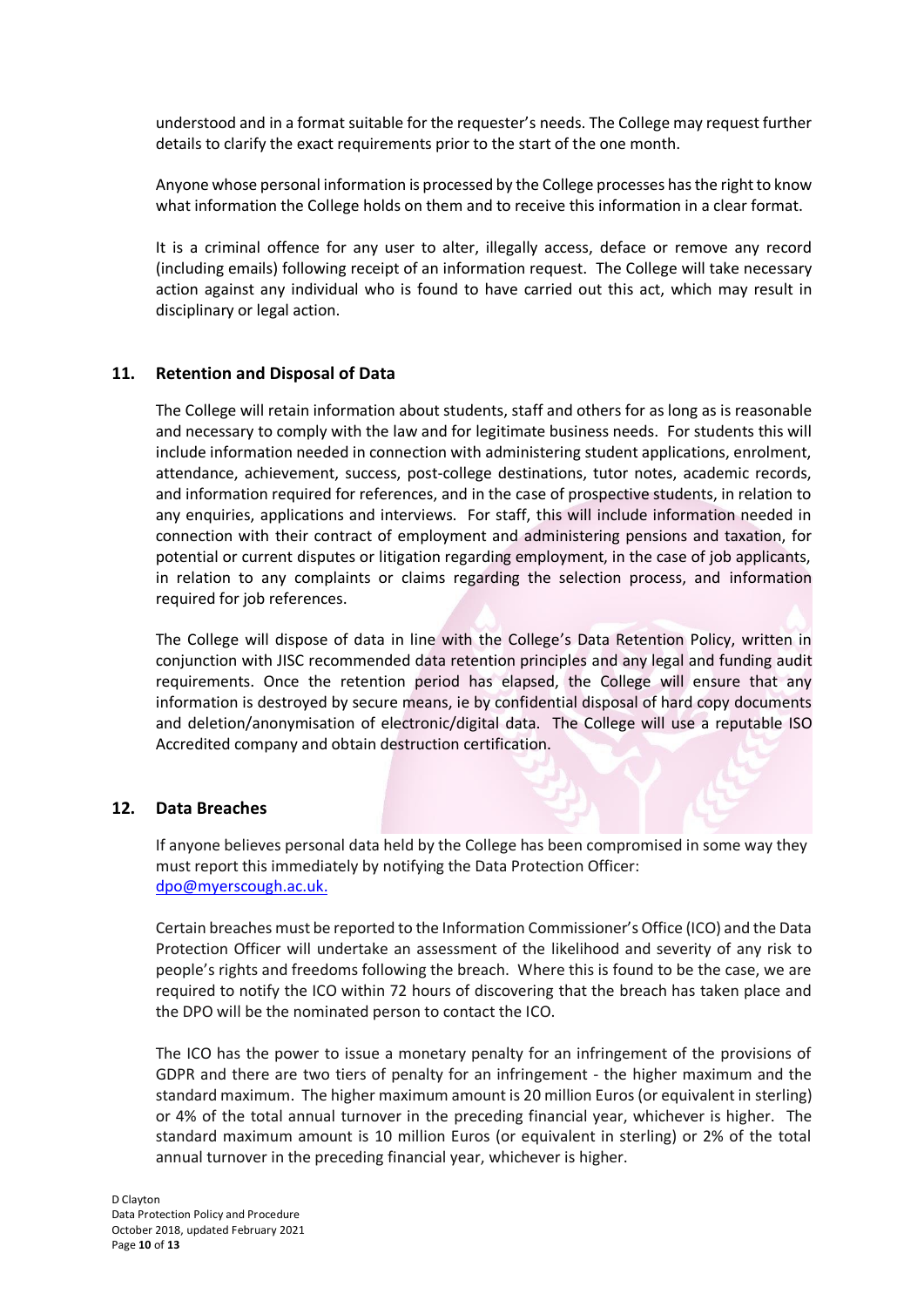A personal data breach is effectively any failure to keep personal data secure, which leads to the accidental or unlawful loss, destruction, alteration or unauthorised disclosure of personal data. Whilst most Personal Data breaches happen as a result of action taken by a third party, they can also occur as a result of an action by a member of staff.

There are three main types of Personal Data breach, which are as follows:

**Confidentiality breach** - where there is an unauthorised or accidental disclosure of, or access to, personal data e.g. hacking, accessing internal systems that a member of staff is not authorised to access, accessing personal data stored on a lost laptop, phone or other device, people "blagging" access to personal data they have no right to access, putting the wrong letter in the wrong envelope, sending an email to the wrong recipient, or disclosing information over the phone to the wrong person;

**Availability breach** - where there is an accidental or unauthorised loss of access to, or destruction of, personal data e.g. loss of a memory stick, laptop or device, denial of service attack, infection of systems by ransom ware, deleting personal data in error, loss of access to personal data stored on systems, inability to restore access to personal data from back up, or loss of an encryption key; and

**Integrity breach** - where there is an unauthorised or accidental alteration of personal data.

The College takes the risk to security loss very seriously and adheres to the legal framework set down by the Information Commissioner's Office and industry standards. The College has a Breach Management Procedure to be followed in the event of a data breach or suspected data breach to ensure the College responds and manages effectively any breach in line with GDPR recommendations.

Actions may include:

- Containment and recovery the College will respond to the incident immediately, which includes a recovery plan and, where necessary, implement procedures for damage limitation.
- Assessing the risks the College will assess any risks associated with a breach, as these could affect any procedures after the breach has been contained. In particular, the College will assess the potential adverse consequences for individuals; how serious or substantial these are; and how likely they are to re-occur.
- Notification of breaches if appropriate the College will inform a data subject about an information security breach, the ICO; other regulatory bodies; other third parties such as the police and the banks; or the media.
- Evaluation and response the College will investigate the cause of the breach and evaluate the effectiveness of any response made. If necessary, the College will update its policies and procedures accordingly.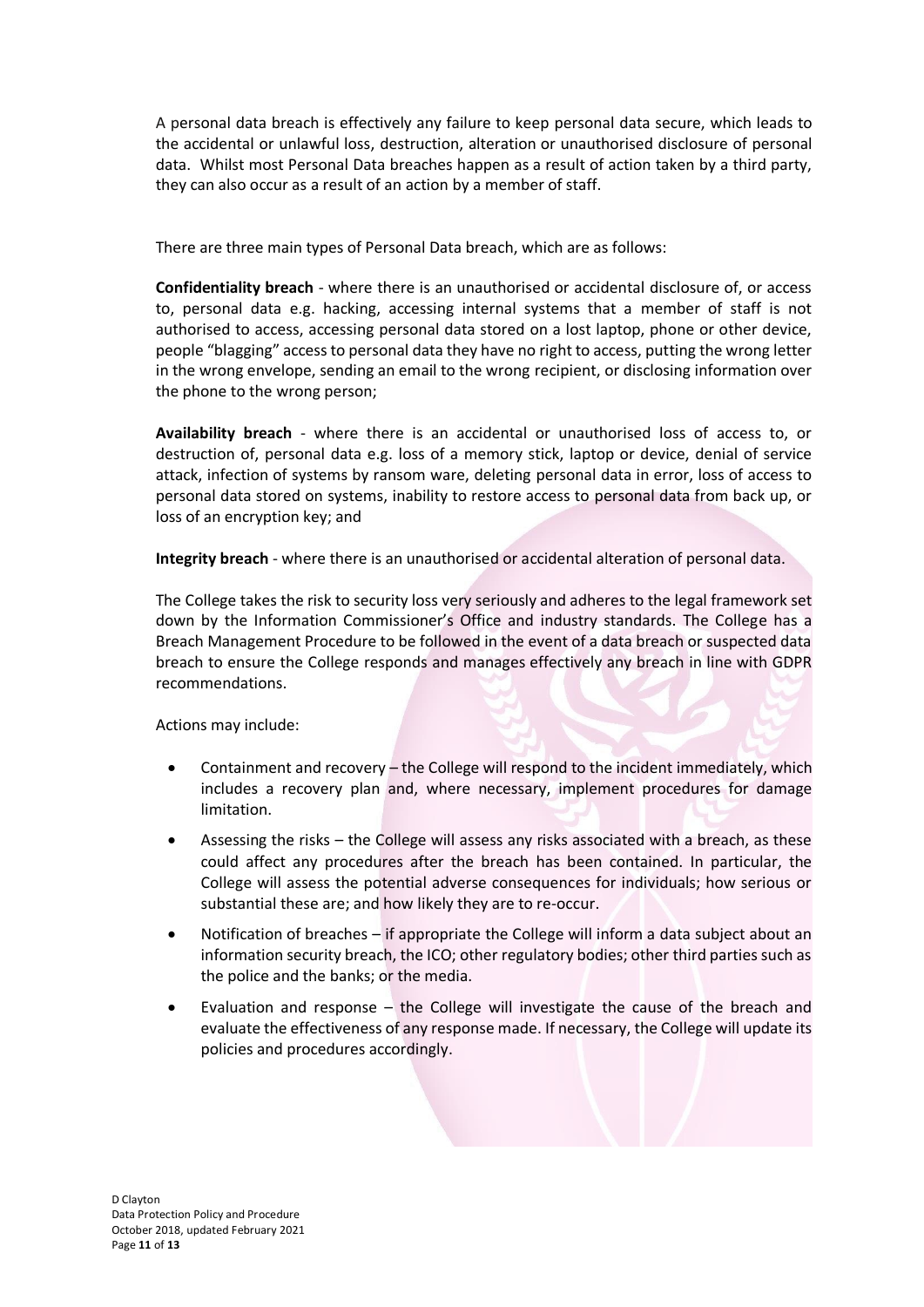# **Documents Associated with this Policy**

- Data Retention Policy and Procedure
- Data Collection Policy
- Cyber Security Policy
- Information Security Policy and Procedure
- Information Security Incident and Data Breach Policy and Procedure
- Staff Acceptable Use Policies and Procedures



D Clayton Data Protection Policy and Procedure October 2018, updated February 2021 Page **12** of **13**